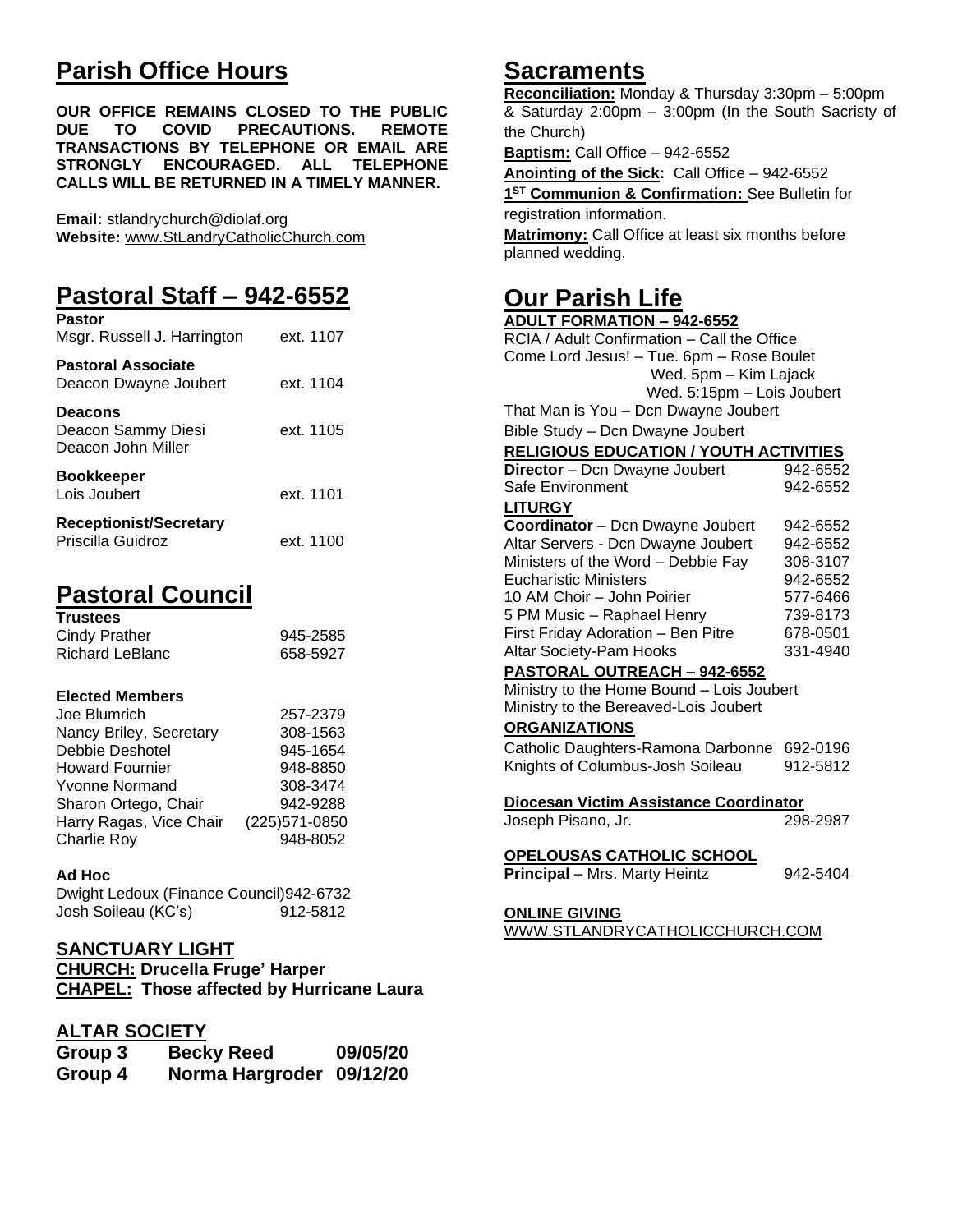#### **OFFERTORY COLLECTIONS –**

| <b>September 06, 2020</b>                                    |           |  |
|--------------------------------------------------------------|-----------|--|
| <b>REGULAR</b>                                               | \$8935.24 |  |
| <b>GOAL</b>                                                  | \$9000.00 |  |
| Maintenance & Repair Fund                                    | \$1203.00 |  |
| <b>Opelousas Catholic Foundation</b>                         | \$3.00    |  |
| <b>Maintenance Endowment</b>                                 | \$200.00  |  |
| <b>BSA</b>                                                   | \$5.00    |  |
| Hurricane Laura Relief                                       | \$1404.00 |  |
| Uour generosity during these most difficult times is greatly |           |  |

*appreciated!* 

**2 nd COLLECTION**

**09/13/20 – Hurricane Laura Relief**

#### **READINGS FOR FAITH SHARING**

#### **Twenty-fourth Sunday in Ordinary Time**

**Sir 27:30-28:7** *Forgive your neighbor's injustice; then when you pray, your own sins will be forgiven.*

**Psalm 103** *"The Lord is kind and merciful, slow to anger and rich in compassion."* **Rom 14:7-9** *Whether we live or die, we are the Lord's.* **Mt 18:21-35** *I say to you, forgive not seven times, but seventy-seven times.*

#### **PRAY FOR OUR PRIESTS**

| <b>Sunday, 09/13</b> | Fr. Joseph Brasseaux, OSB |
|----------------------|---------------------------|
| <b>Monday, 09/14</b> | Fr. John "Buddy" Breaux   |
| Tuesday, 09/15       | Fr. Allen Breaux          |
| Wednesday, 09/16     | Fr. Francis Brou, SJ      |
| Thursday, 09/17      | Fr. Rex Broussard         |
| <b>Friday, 09/18</b> | Fr. Henry Broussard       |
| Saturday, 09/19      | Fr. Ken Broussard, JCL    |

#### **PRAY FOR OUR DEACONS**

Tuesday, 09/15 Dcn. Ben Soileau **Thursday, 09/17** Dcn. Cliff Tanner **Saturday, 09/19** Dcn. Tam Tran

**Sunday, 09/13** Dcn. Steve Simon **Monday, 09/14** Dcn. Kenneth Soignier **Wednesday, 09/16** Dcn. Byron Soileau **Friday, 09/18** Dcn. Coby Thomas

#### **PRAY FOR OUR SEMINARIANS**

**Michael Vidrine** St. John, Melville **Garrett Broussard** OLOGC, LC

**Trey Fontenot** Sacred Heart of Jesus, VP

#### **THANKS**

**The Lee Dubuc family expresses gratitude for the love and support shown during this difficult time.**

#### **OC CORNER**

**Following the hurricane devastation in the Lake Charles and Sulphur area, Opelousas Catholic has in progress "Operation Viking Relief" as a way of assisting these neighbors! In the first stage of efforts, bottled water, paper towels, and toilet paper are being collected. These may be brought to Valentin Hall over the next week. May God bless you for contributing to this worthy project!**

**OC will hold a "Senior Ring Mass & Ceremony" on Monday at 6:00 pm in St. Landry Catholic Church for seniors 2021 and their parents.**

**To keep abreast with day-to-day news and pictures from OCS, check out the Opelousas Catholic School Facebook page and/or the school website (www.OCSvikings.com).**

#### **PRAYER TO OVERCOME RACISM**

**Mary, friend and mother to all, through your Son, God has found a way to unite himself to every human being, called to be one people, sisters and brothers to each other. We ask for your help in calling on your Son, seeking forgiveness for the times we have failed to love and respect one another. We ask for your help in obtaining from your Son the grace we need to overcome the evil of racism and to build a just society. We ask for your help in following your Son, so that prejudice and animosity will no longer infect our minds or hearts but will be replaced with a love that respects the dignity of each person. Mother of the Church, the Spirit of your Son warms our hearts: pray for us. Amen.**

#### **LIVE OAKS**

**Recently, we received news that six of our beautiful Live Oak trees were listed on the Louisiana Live Oak Society's (LOS) Registry. The LOS, under the auspices of the Louisiana Garden Club Federation, added the oaks to the registry on July 20, 2020. Five out of six trees are classified as "centenarians" because their girth is 16' or greater. We hope to have the remaining Live Oaks placed on the registry by the end of this year. Special thanks to John Harper for his time and effort in nominating our oaks to the LOS. A map illustrating the location and names of the Oaks is on our church website.**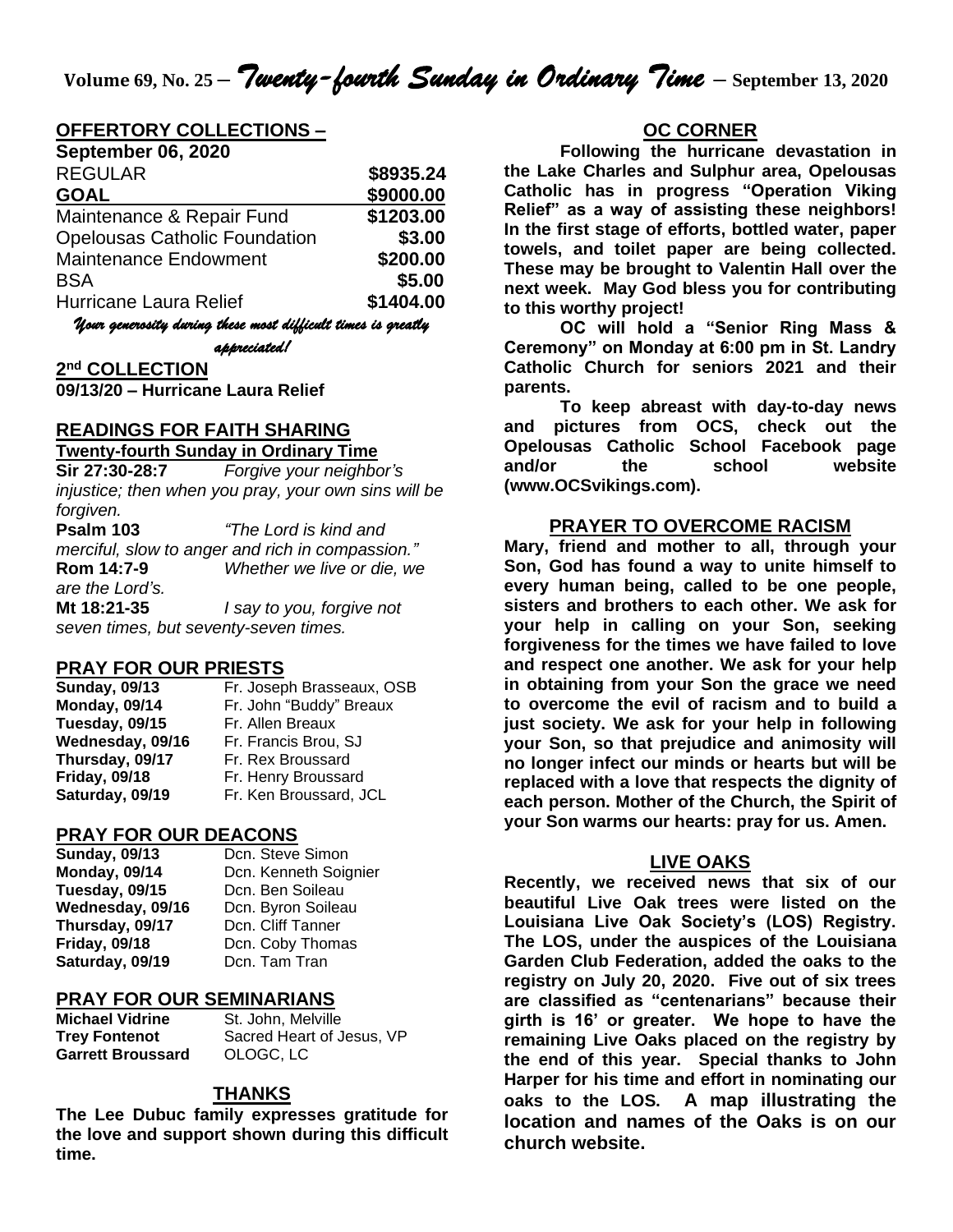# **MASS INTENTIONS**

#### **Saturday, September 12**

**09:00am** William Joseph Joubert (BD); J.Y.,Sr.,Nita & Richard Bordelon

**4:00pm** Miriam Roy; Allen & Priscilla (DA) Pommier; Special Intention; Nola Guidroz & Judie G. Olivier; Frank & Marguerite Miller; Phillip Wayne Pastorick; Matherne Bourque; Norris Leger, Toby & Winnie Lalonde & Family; Marty Billeaudeaux; Becky Sylvester; Natividad Pelongo Requiso

#### **Sunday, September 13**

**08:00am** Mary Dupre; Willard "Bubba" Andrepont; Nick Sylvester; Youle, Therese & John Ray Fontenot and Martin J. St. Amand; Bernel, Arthur & Eva Fontenot; Lester & Rita Jeffers; M/M John,

John Jr., Jacob & Michael FaKouri

**10:00am** Dr. L. H. Boulet & Rene Peter Briggs, Jr.; Amy Soileau Dupre' Veillon; Richard & Rosie Soileau; M/M Lee Martin, Jon Martin & Loray Martin Bertrand & Rita Darby; J.Y.,Sr.,Nita & Richard Bordelon; Lee &Beverly Faul & Mark Capone Jr.; Kermit Christ; Daniel & Louise LaGrange; Carol J. Sr., Joyce & Baby Ortego;Phillip Wayne Pastorick; Pearly "Shorty" Patricia S.Woodson; Vickie Fadaol; Dr. Lloyd "Buck" Boulet (BD) Helen Marie Frank

**5:00pm** St. Landry Church Parishioners **Monday, September 14**

**12:05pm** J.Y., Sr.,Nita & Richard Bordelon; Priscilla Guidroz & family; Lee Dubuc (BD)

#### **Tuesday, September 15**

**12:05pm** Msgr. Louis Melancon (BD); Gwen Chachere (BD) & Family; Miriam Roy; J.Y.,Sr.,& Nita Bordelon

#### **Wednesday, September 16**

**12:05pm** J.Y.,Sr.,Nita & Richard Bordelon; Juanita Richard; Nola Guidroz (BD)

#### **Thursday, September 17**

**12:05pm** Bertha Pavy; J.Y.,Sr.,Nita & Richard Bordelon

#### **Friday, September 18**

**12:05pm** J.Y.,Sr.,Nita & Richard Bordelon; Martin Sr., Angela, Martin Jr. & Wilda Cosgrove; Ronald Eli Speyrer

#### **PRAYER INTENTIONS**

Dainee Ardoin; Anonymous; Nela Badeaux; Rada Bono; Randy Bordelon; Rickie Bordelon; Carol D'Amico; Robert Comeaux; Ramona Darbonne; Gordon David; Catherine & Howard Fournier; Lisa Fruge'; Wayne Gautreaux; Albert Going; Robert Going, Jr.; Linda Guidroz; Ralph Gonsoulin; Anne Hollier; Yola Huckaby; Rosalie Jackson; Vergie Lanclos; Jade Leger; Ronald Leger; Sidney Matt; Lorna Sue W. Miller; Reed Mire; Kenny Moreau; M/M Timmy Smith, Sr.; Ronald Leger; Timmy Dederick; Mary Paillet; Kayla Ramoin; Glenda Darbonne; Leroy Darbonne; Edmae DeJean; Gertie DeJean; Tony Perrodin; Gerald Roy; Pap Roy; Elaine Soileau; Terri Trahan; Taylor Morales; Brett Walker

## **Pope Francis Prayer Intention**

**September - Respect for the Planet's Resources** We pray that the planet's resources will not be plundered, but shared in a just and respectful manner.

#### **Prayer to Saint Joseph**

**Oh, Saint Joseph, foster-father of Jesus, most pure spouse of the Virgin Mary, pray for us daily to the same Jesus, the Son of God, that we, being defended by the power of His grace and striving faithfully in life, may be crowned by Him at the hour of death. Amen.**

#### **Prayer for Protection Against Hurricanes**

**O God, Master of this passing world, hear the humble voices of your children. The Sea of Galilee obeyed Your order and returned to its former quietude. You are still the Master of land and sea. We live in the shadow of a danger over which we have no control: the Gulf, like a provoked and angry giant, can awake from its seeming lethargy, overstep its conventional boundaries, invade our land, and spread chaos and disaster.**

**During this hurricane season we turn to You, O loving Father. Spare us from past tragedies** 

**whose memories are still so vivid and whose wounds seem to refuse to heal with passing of time.**

**O Virgin, Star of the Sea, Our beloved Mother, we ask you to plead with your Son on our behalf, so that spared from the calamities common to this area and animated with a true spirit of gratitude, we will walk in the footsteps of your Divine Son to reach the heavenly Jerusalem, where a stormless eternity awaits us. Amen.** 

#### **Prayer to Saint Landry**

**Through the intercession of St. Landry, bless us all, O Lord we pray, for loved ones, here and near, and far away. And everyone for whom we pray. Keep us safe each night and day, the homeless who have no place to stay. Those who are suffering in any way. The dying, those mourning or grieving and all who need God's mercy. Keep us safe, heavenly Father when we are at home, or traveling on our way, or when we are vulnerable, or in danger in any way. Most merciful Father, hear us as we pray for the souls in Purgatory, or who may be sent there some day. Amen.**